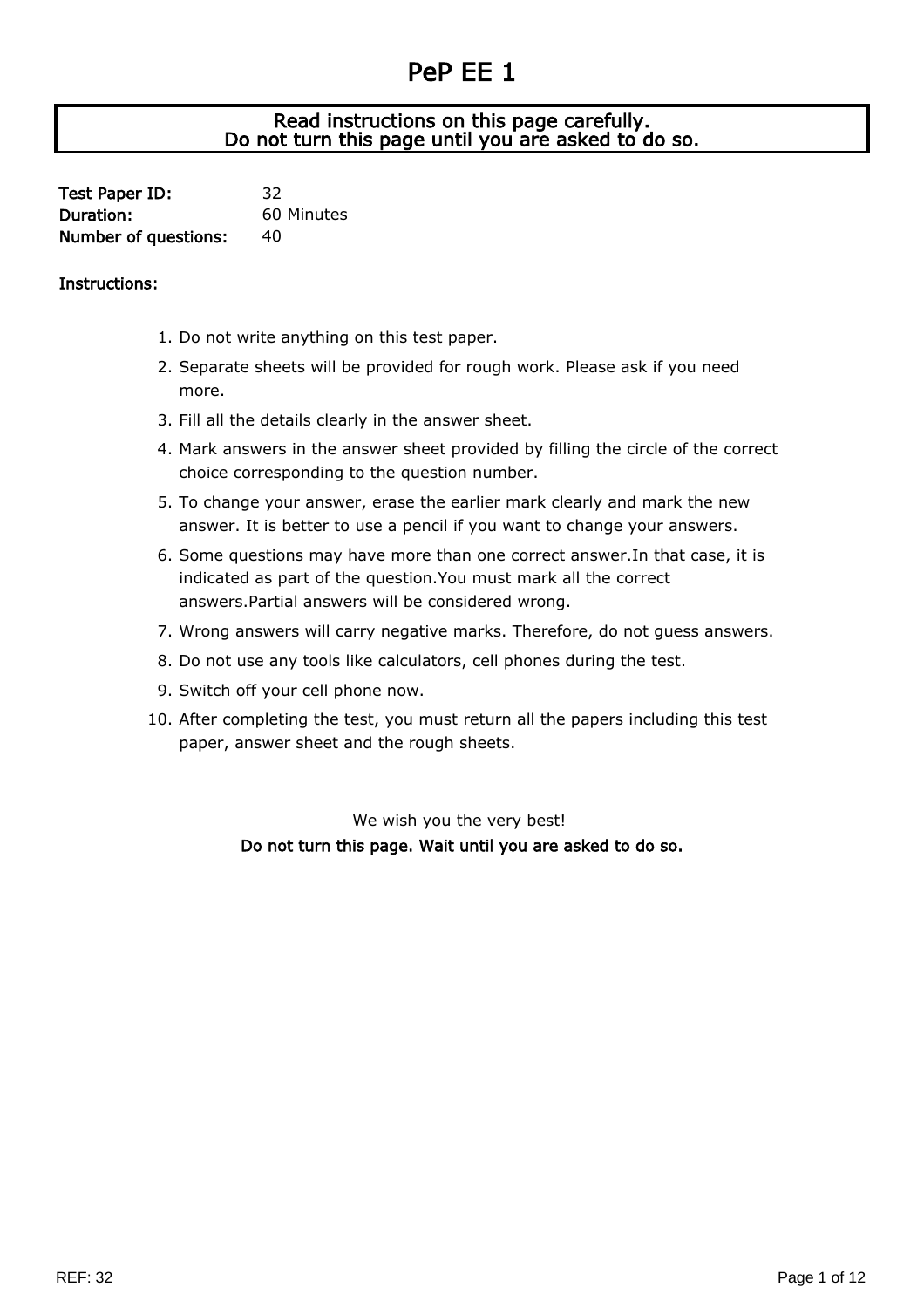1. The number of possible ordered trees with 3 nodes A, B, C is

```
A) 16
    B) 12
    C) 6
    D) 14
2. #include <iostream.h>
    class A
    {
          private:
                int i;
          public:
               A() cout << "Came inside constructor";
     }
               virtual void func() = 0;
    };
    void A::func()
    {
          cout << "Came inside the function of A class" << endl;
    }
    int main()
    {
          A aObj;
          aObj.func();
          return 0;
    }
```
The output is:

- A) Came inside constructor
- B) Came inside the function of A class Came inside constructor
- C) Came inside constructor Came inside the function of A class
- D) Compilation error

```
3. String::~String() {
```

```
 cout << " String() " << endl;
 }
```
Assuming that all the necessary using-directives have been made, in the sample code above, which one of the following statements pertaining to the destructor is TRUE?

- A) The destructor should be  $\sim$ String::String().
- B) The destructor is incorrect because it is declared outside the class definition.
- C) The destructor has been defined correctly.
- D) The destructor is incorrect because of the scope resolution operator ::
- 4. In deciding which search algorithm to use on a list, which of the following should not be a factor in your decision?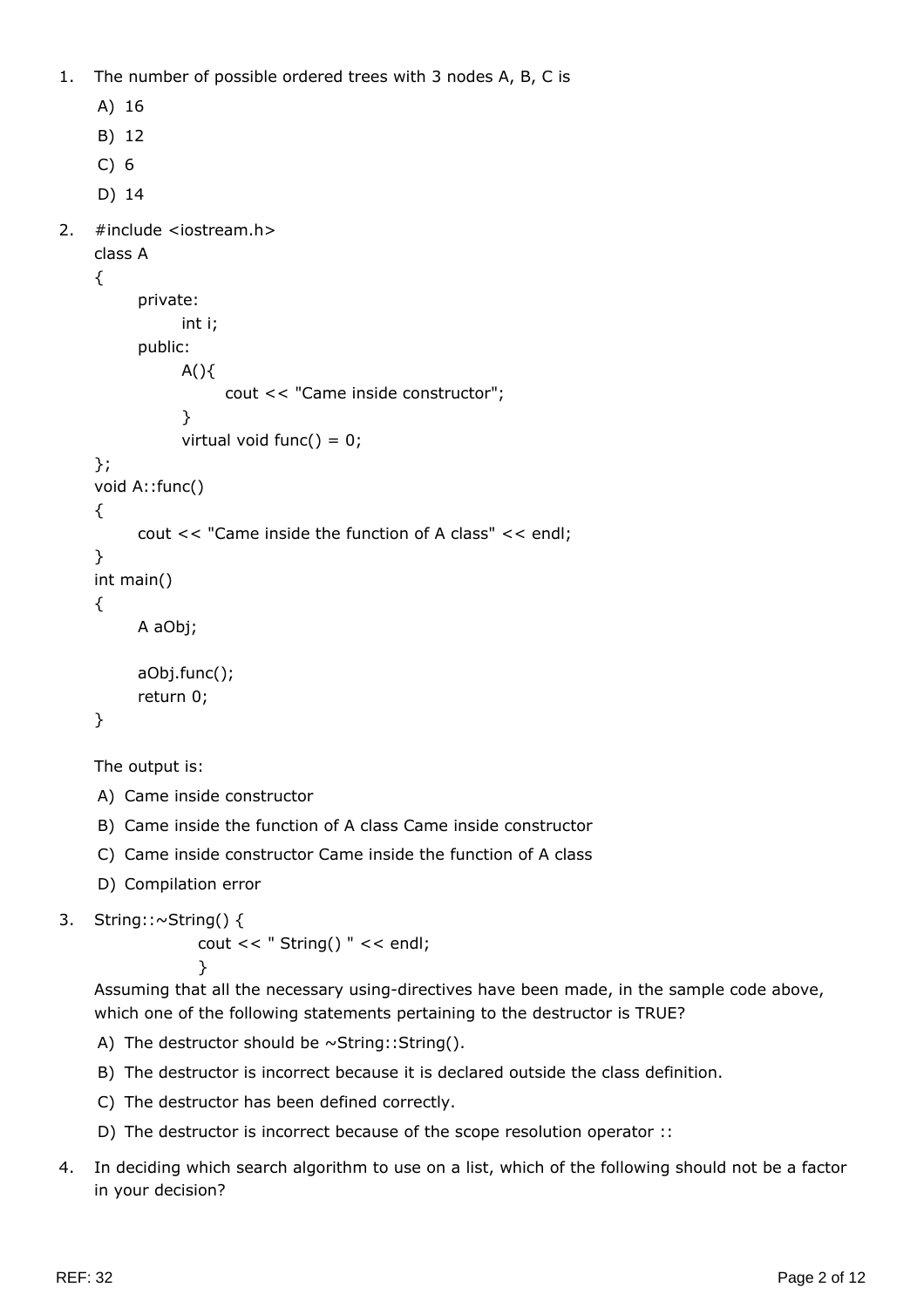- A) The length of the list to be searched
- B) Whether or not the list contains negative numbers
- C) Whether or not the list is already in sorted order
- D) The number of times the list is to be searched

## 5. #include <iostream.h>

```
int main()
{
      for (int i = 4; i > 2; i--) {
             switch ( i ) {
             case 1 :
                  cout << "In case 1";
                   break;
             case 2 :
                  cout << "In case 2";
                   break;
             case 3 :
                  cout << "In case 3";
                   break;
             case default :
                   cout << "In case default";
                   break;
             }
       }
       return 0;
}
```

```
The output is:
```
- A) In case default, In case 3
- B) In case 1, In case 2
- C) No output
- D) Compilation error
- 6. If we use struct to get the same functionality as classes in C++
	- A) The members are public by default instead of private.
	- B) The members are private by default instead of public.
	- C) The members are protected by default instead of private.
	- D) The members are protected by default instead of public.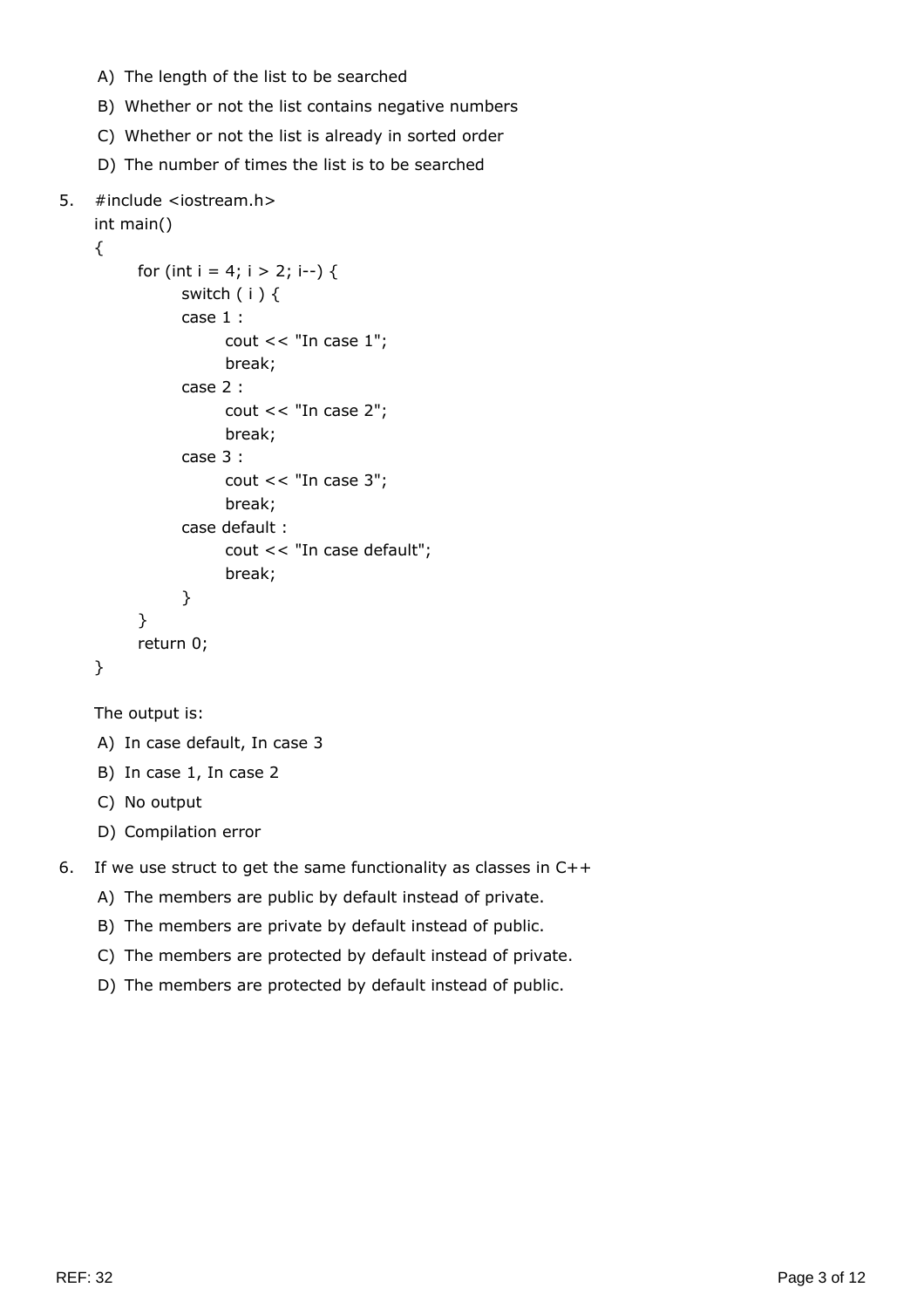7. Suppose we have a List class with private data listVals (an array holding the list items) and listLength (a variable indicating the current list length). What does the following function do? void List:: Mystery()

```
 {
             ItemType beta;
              int count1;
              int count2;
              int i;
        for (count1 = 0; count1 < listLength - 1; count1++)
              {
               i = count1;for (count2 = count1 + 1; count2 < listLength; count2++)
                   if (listVals[count2] > listVals[i])
                    i = count2;beta = listVals[i]; listVals[i] = listVals[count1];
                listVals[count1] = beta;
             }
          }
     A) It inserts a new item into a sorted list.
     B) It inserts a new item into an unsorted list.
     C) It sorts a list into ascending order.
     D) It sorts a list into descending order.
8. Given the declaration
    int listVals[7] = \{10, 15, 20, 25, 30, 35, 40\};
    a binary search is used to search the list for the value 35. In each iteration of the search loop, the
    index variables first, middle, and last define the range of items being searched. When the search
    is finished, what is the value of first? (Remember that C++ arrays begin at index 0.)
    A) 0
     B) 2
     C) 3
    D) 4
9. #include<stdio.h>
    #include<malloc.h>
    int main()
    {
           char *mem[5];
          for (int i = 0; i < 5; i++)
                mem[i]=(char*)malloc(sizeof(5));
           return 0;
    }
    For memory allocation done as above which is the correct way to free the memory?
    A) None of the two options mentioned;
     B) free (mem);
```
- C) for (int  $i = 0$ ;  $i < 5$ ;  $i++$ ) free(mem[i]);
- D) Any of the two options mentioned;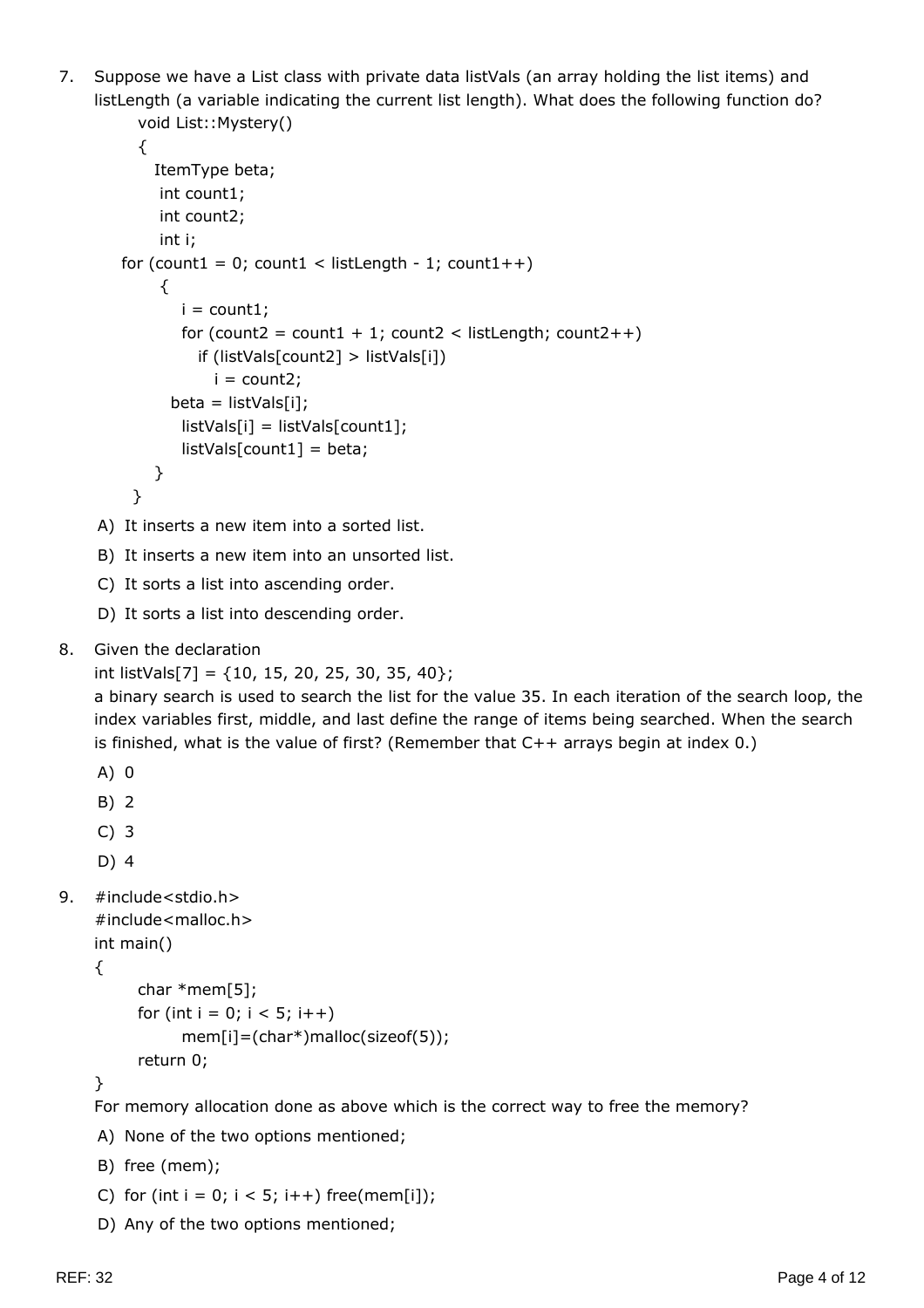```
10. Which of the following statement is valid for string copy?
           char *srt, *ptr;
     A) While (*str)
          {
            *str=*ptr;
            ++str=++ptr;
           }
     B) While (*str)
          {
           *++str=*++ptr };
     C) While (*ptr)
          {
           *str = *ptr;
             ++ptr, ++str;
           }
        *str=*ptr;
     D) While (*str)
          {
           *str = *ptr;
            ++str, ++ptr;
           };
        *str = *ptr;11. #include <stdio.h>
    int main()
    {
          int arr[] = \{ 2,4,6,7,8\}; int i,*p;
          for (p = arr, i = 0; p + i <= arr + 4; p++, i++) printf("%d ", *(p+i));
    }
    The output is:
    A) 4 7 8
     B) 2 4 6
     C) 2 6 8
     D) 2 7 8
```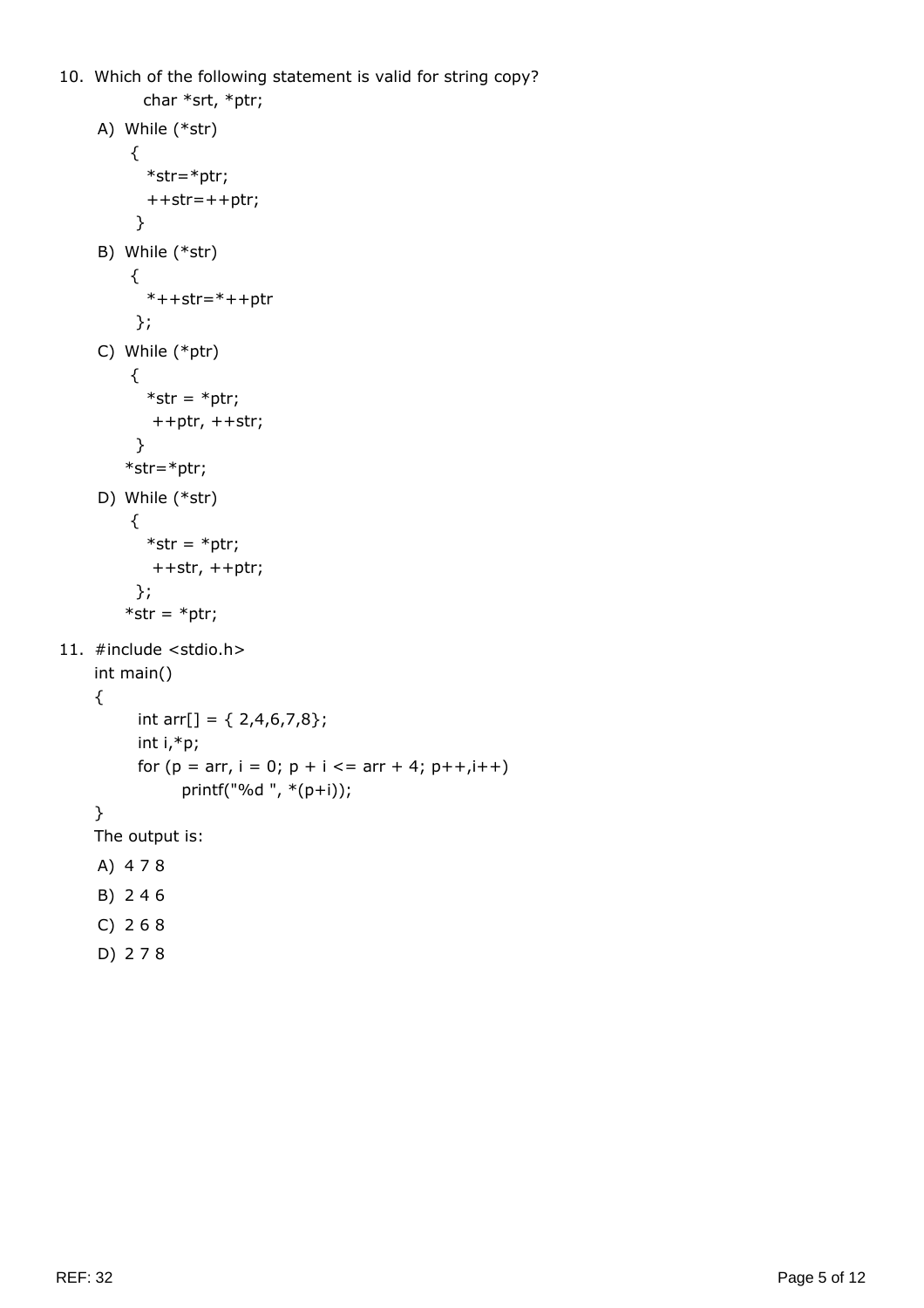```
12. Print the output of the program
    #include <stdio.h>
    main()
    {
      struct Data {
      int a;
      int b;
           } y[4] = { 1, 10, 3, 30, 2, 20, 4, 40};
          struct Data *x = y;
          int i;
         for(i=0; i<4; i++) {
               x - > a = x - > b, + +x + + -> b; printf("%d %d\t", y[i].a, y[i].b);
           }
    }
    A) 10 11 30 31 20 21 40 41
    B) 11 10 31 30 21 20 41 40
    C) 1 10 3 30 2 20 4 40
    D) 10 10 30 30 20 20 40 40
13. If the following program (myprog) is run from the command line as
    myprog 1 2 3, what would be the output?
    main(int argc,char*argv[])
      {
          int i;
          i=argv[1]+argv[2]+argv[3];
          printf("%d",i);
      }
    A) 123
    B) 6
    C) error
    D) "123"
14. The minimum number of times the while loop is executed is
    A) 0
    B) 1
    C) 2
    D) Can not be predicted
15. struct f \{ int x; \};
    int f(int x) { printf("%d\n", x);}
    main ( )
    {
      int x = 10;
```

```
}
```
 $f(x);$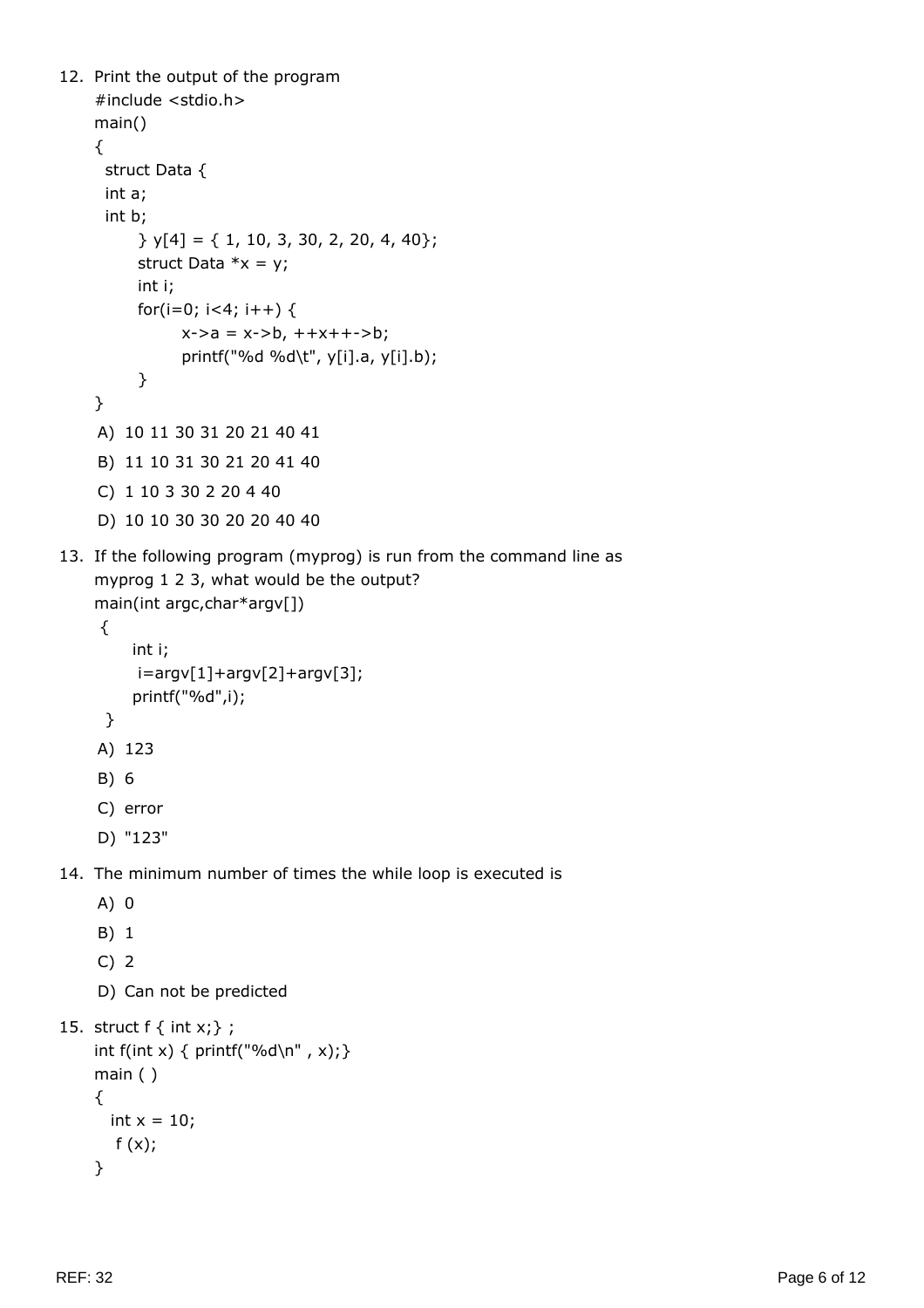A) 10

B) Error

C) Will not compile

D) None of the options mentioned

16. The following operations executed on a stack machine will evaluate which postfix expression ?

- PUSH A PUSH B PUSH C ADD POP E PUSH E PUSH E MULT ADD POP F  $A)$  F=E+E B)  $F=A*(B+C)$
- C) F= A+(B+C)\*(B+C)
- D)  $F=B+C+(B+C)*(B+C)$
- 17. #include <iostream.h>

```
int main(int argc, char *argv[])
```

```
cout << argv[0] << argv[1] << argv[2];
 return 0;
```

```
}
```
{

The above program is run as ./a.out 1 2 3: What will be the output ?

- A) ./a.out 1 2 3
- B) a.out 1 2
- C) ./a.out 1 2
- D) a.out 1 2 3
- 18. Causes fragmentation of the free store
	- A) Array and Vector
	- B) Vector and Linked List
	- C) Linked List
	- D) All of the options
- 19. Which infix expression corresponds to the postfix expression a b  $c + d e + g h * * + +$ 
	- A)  $(a+b+c)+((d+e)*(g*h))$
	- B)  $a+(b+c)+((d+e)*(q*h))$
	- C)  $a*(b+c)+(d+e)+(g*h))$
	- D) None of the options mentioned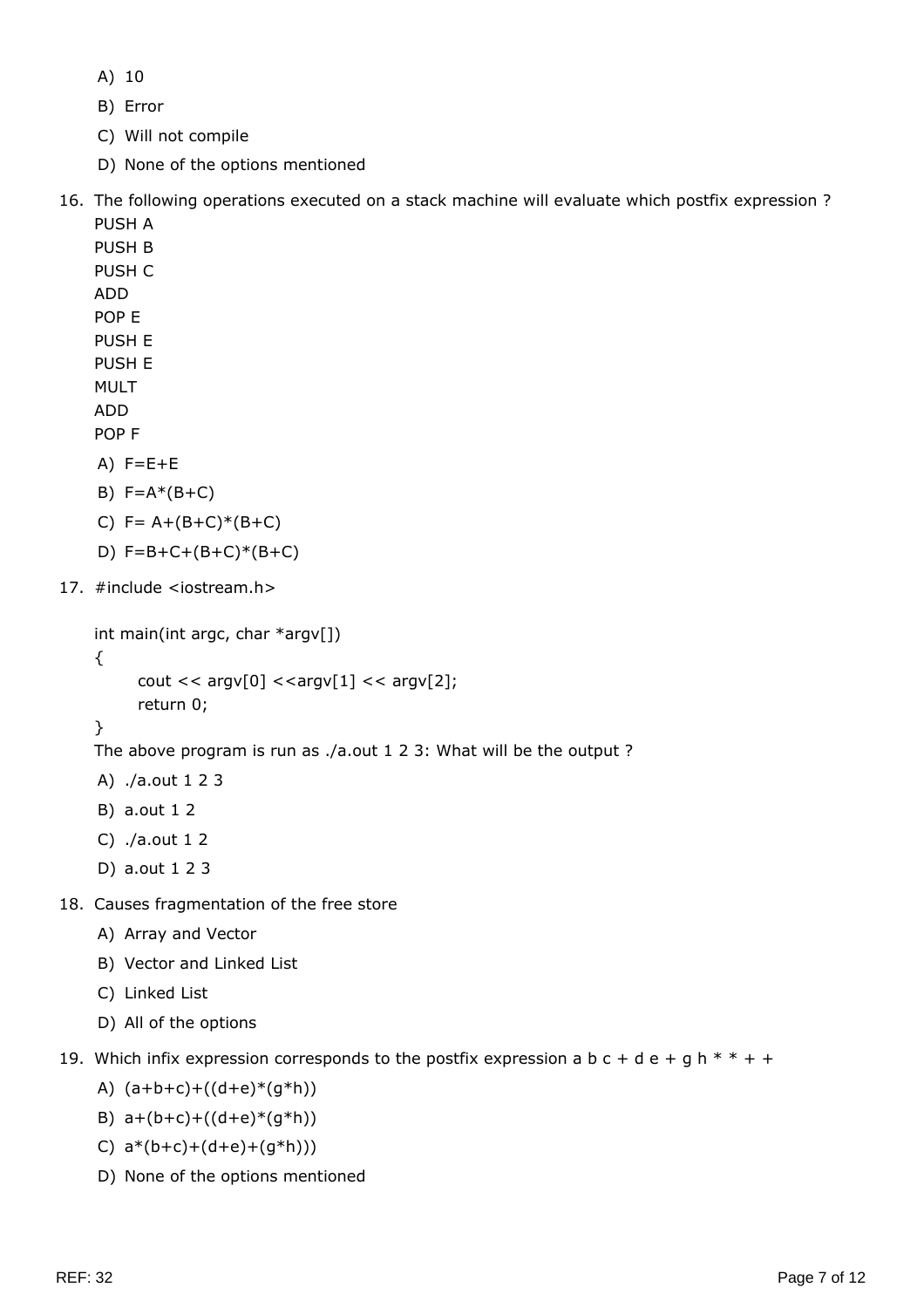- 20. A Queue of characters currently contains a, b, c, d. What would be the contents of the queue after the following operations:
	- 1. A deletion
	- 2. The addition of w then of x
	- 3. A deletion
	- 4. The addition of y
	- A) a, b, c, w, y
	- B) Y, x, c, d
	- C) Y, x, w, a, b
	- D) c, d, w, x, y
- 21. An amplifier's rise time is 200 ns. Its upper 3-dB frequency is
	- A) 1.5 MHZ
	- B) 60 MHZ
	- C) 70 KHZ
	- D) 1.75 MHZ
- 22. An opamp has an open-loop gain of 105 and an open-loop upper cut-off frequency of 10 Hz. If this opamp is connected as an amplifier with a closed-loop gain of 100, then the new upper cutoff frequency is
	- A) 10 Hz
	- B) 100 Hz
	- C) 10 KHz
	- D) 100 KHz
- 23. Thermal runaway is not possible in FET because as the temperature of FET increases
	- A) The mobility decreases
	- B) The transconductance increases
	- C) The drain current increases
	- D) None of the options mentioned



A voltage source VAB = 4 sin (wt) is applied to the terminals A and B of the circuit shown in the given figure. The disorders are assumed to be ideal. The impedance by the circuit across the terminals A and B is

- A) 5 Kohm
- B) 10 Kohm
- C) 15 Kohm
- D) 20 Kohm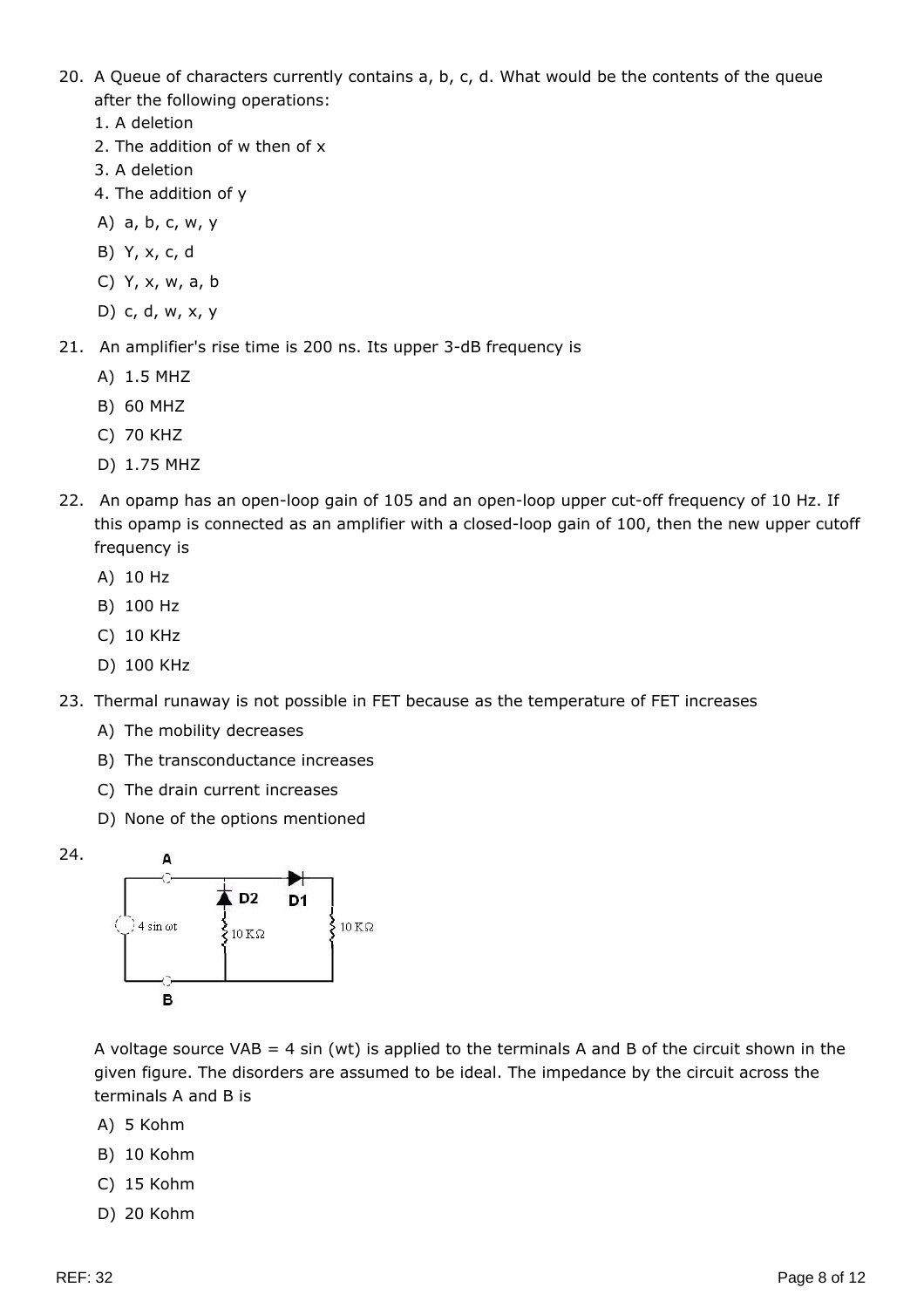

RC network shown in the given figure can provide a maximum theoretical phase shift of

- A) 90 degrees
- B) 180 degrees
- C) 270 degrees
- D) 360 degrees
- 26. Following statement about conditions that make a meta-semiconductor contact rectifying are given as:
	- 1. N-type semiconductor with its work functions S, greater then the work function M of the metal
	- 2. N-type semiconductor with its work functions S, smaller then the work function M of the metal
	- 3. P-type semiconductor with its work functions S, greater then the work function M of the metal 4. P-type semiconductor with its work functions S, smaller then the work function M of the metal Of these statement:
	- A) 1 and 3 are correct
	- B) 2 and 4 are correct
	- C) 1 and 4 are correct
	- D) 2 and 3 are correct
- 27. The logic gate added to one of the inputs of a binary adder to change it into a binary addersubtractor is:
	- A) AND
	- B) OR
	- C) XOR
	- D) NOR
- 28. The ring counter is analogous to
	- A) S-R flip-flop
	- B) latch
	- C) stepping switch
	- D) toggle switch
- 29. Consider a high speed 40 ns memory cache with a successful hit ratio 80%. The regular memory has a access time of 100 ns. What is the average effective time for CPU to access memory?
	- A) 52 ns
	- B) 60 ns
	- C) 70 ns
	- D) 80 ns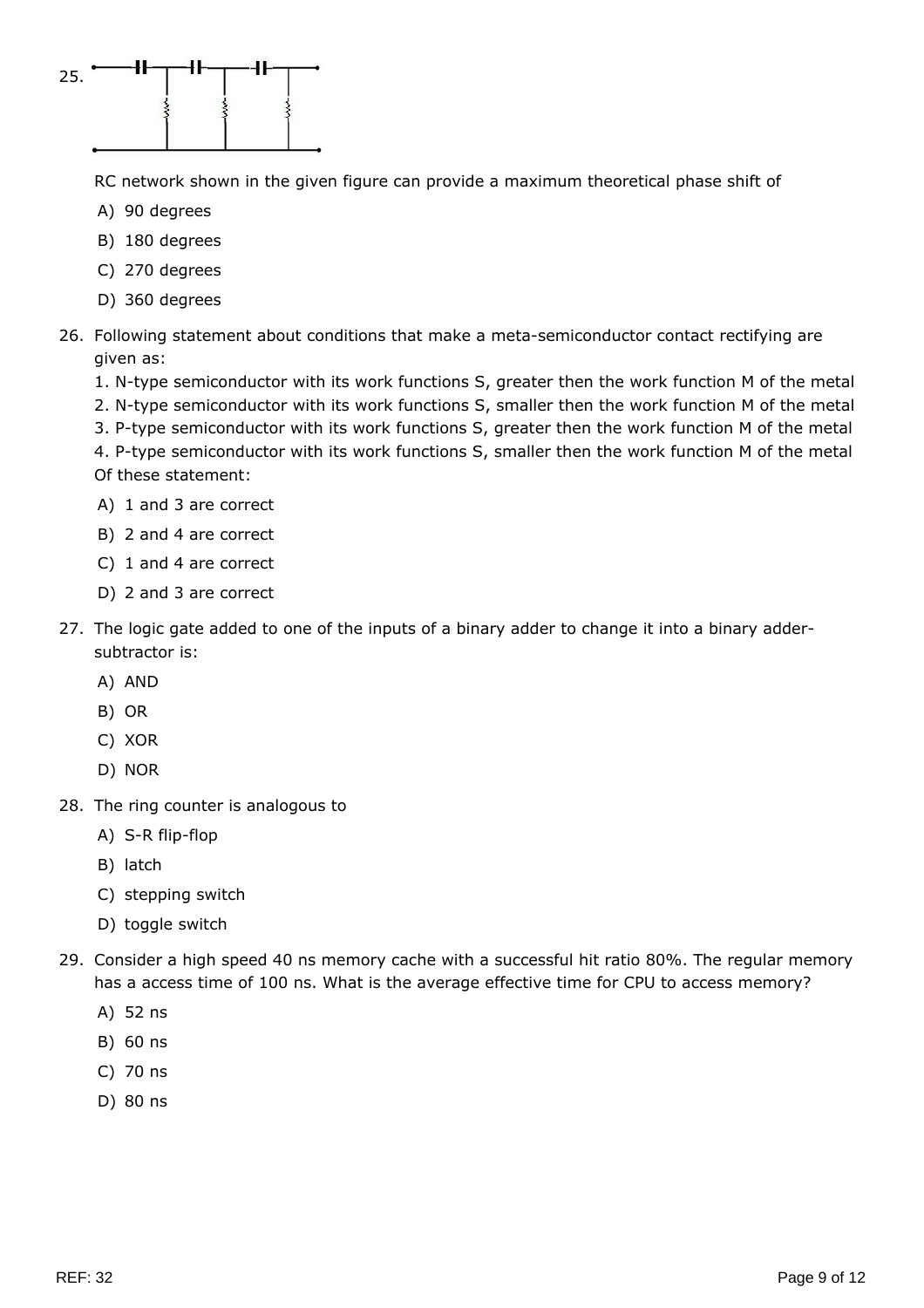30. An Intel 8085 processor is executing the program given below.

MVI A,10H

MVI B,10H BACK: NOP ADD B

RLC

JNC BACK

HLT

The number of times the operation NOP will be executed is equal to

- A) 1
- B) 2
- C) 3
- D) 4
- 31. A memory system has a total of 8 memory chips, each with 12 address lines and 4 data lines. The total size of the memory system is
	- A) 6 kbytes
	- B) 16 kbytes
	- C) 32 kbytes
	- D) 64 kbytes
- 32. If each address space represents one byte of storage space, how many address lines are needed to access RAM chips arranged in a 4x6 arrays, where each chip is 8k x 4 bits ?
	- A) 17
	- B) 13
	- C) 15
	- D) 16
- 33. The dual of the Boolean theorem

 $A.(B+C) = A.B + A.C$  is

- A)  $A.(B+C)=(A+B)(A+C)$
- B)  $A+B.C = (A+B)(A+C)$
- C) A+(B+C) =A.B+A.C
- D) None of the options mentioned

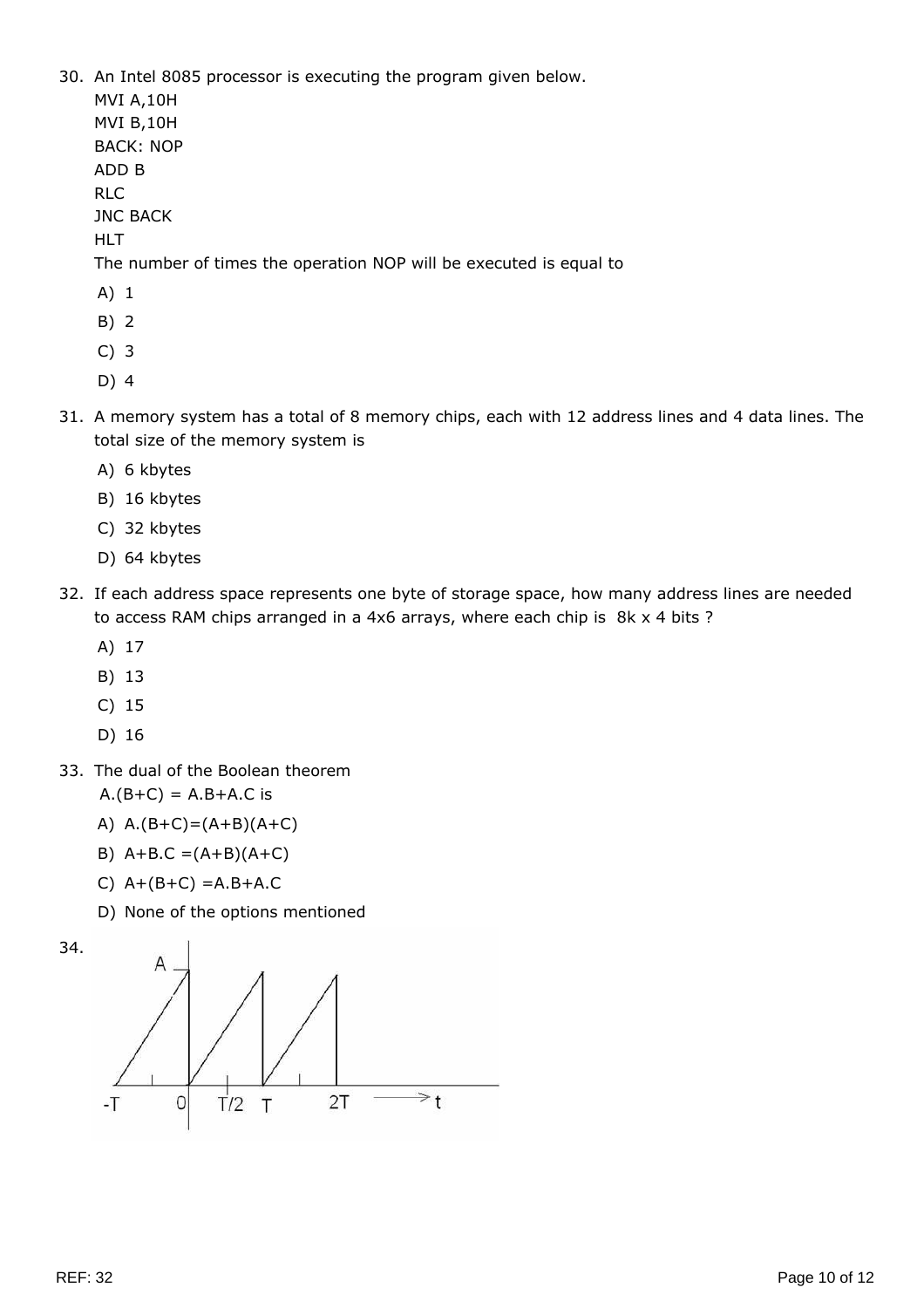Figure given above shows a triangular periodic wave from  $f1(t)$ . Consider  $f2(t) = f1(t) - (A/2) \cdot f2(t)$ has

(i) the constant term of zero value

(ii) only cosine terms in its Fourier series

(iii) has only sine terms in its Fourier series wave symmetry

(iv) has half-wave symmetry

Of these four statements the only true statements are

- A) (i) and (ii)
- B) (i) and (iii)
- C) (ii) and (iv)
- D) (iii) and (iv)





The periodic function shown in the figure above

- A) is even and has no half-wave symmetry
- B) is odd and has no half-wave symmetry
- C) is even and has half-wave symmetry
- D) is odd and has half-wave symmetry
- 36. L.O.S. microwave analogue radio-relay links normally use a modulation format which is
	- A) TDM-PPM
	- B) FDM-FM
	- C) FDM-SSB
	- D) none of the options mentioned
- 37. Two carriers 40 MHz and 80 MHz respectively are frequency modulated by a signal of frequency 4 kHz, such that the band-widths of the FM signal in the two cases are the same. The peak value deviation in the two cases are in the ratio of
	- A) 1:4
	- B) 1:2
	- C) 1:1
	- D) 2:1
- 38. In a radio receiver AGC is used to
	- A) improve selectivity of the receiver
	- B) improve noise figure of the receiver
	- C) maintain the carrier level at the second detector input constant
	- D) maintain the carrier level at the second detector input variable